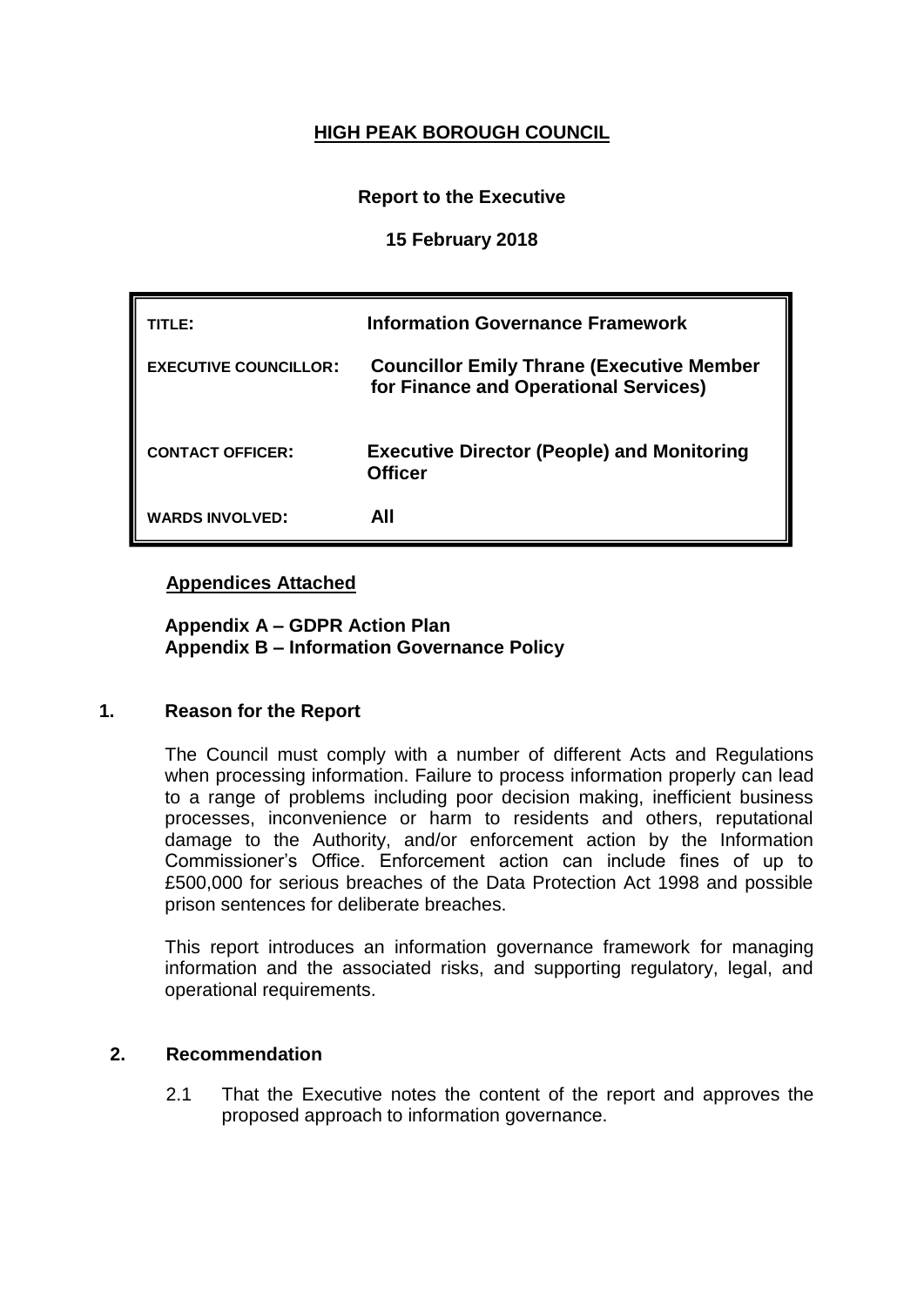2.2 That the Council will register all Councillors with the ICO, and meet the registration costs, unless individual councillors wish to opt-out from registering.

# **3. Executive Summary**

- 3.1 Information is an important council asset and an essential element in the provision, and effective management, of quality services for our local communities. Council information includes internal information, external information, strategic information and council information held within the supply chain.
- 3.2 Information governance (IG) is a set of multi-disciplinary structures, policies, procedures, processes and controls that are implemented to manage information at an organisational level, and designed to support regulatory, legal, risk, environmental and operational requirements. It encompasses areas such as records management, IT and information security, data handling, data protection, risk management, data storage, archiving and data disposal. The Alliance approach to information governance – ASSURED- has been designed to reflect the lifecycle of information: source (obtain) data, store, use (or share), retain, and erase (or dispose) when the data is no longer required.
- 3.3 Appendix A presents a proposed Information Governance Policy. The Council will also develop and maintain a number of local policies and guidance to support this overarching information governance policy, which together will provide an information governance framework. These documents will include a:
	- Data Protection Policy;
	- Protective Marking, Handling and Disposal Policy;
	- Information Handling guidance;
	- Document Retention Policy; and
	- IT and Information Security Policy.
- 3.4 The report also provides an update regarding the requirement for councillors to be registered on an individual basis under the Data Protection Act 1998 and proposes that the Council ensures registration with the ICO for all councillors.

# **4. How this report links to Corporate Priorities**

4.1 The information governance policy will assist the Council to use information appropriately to deliver its corporate priorities.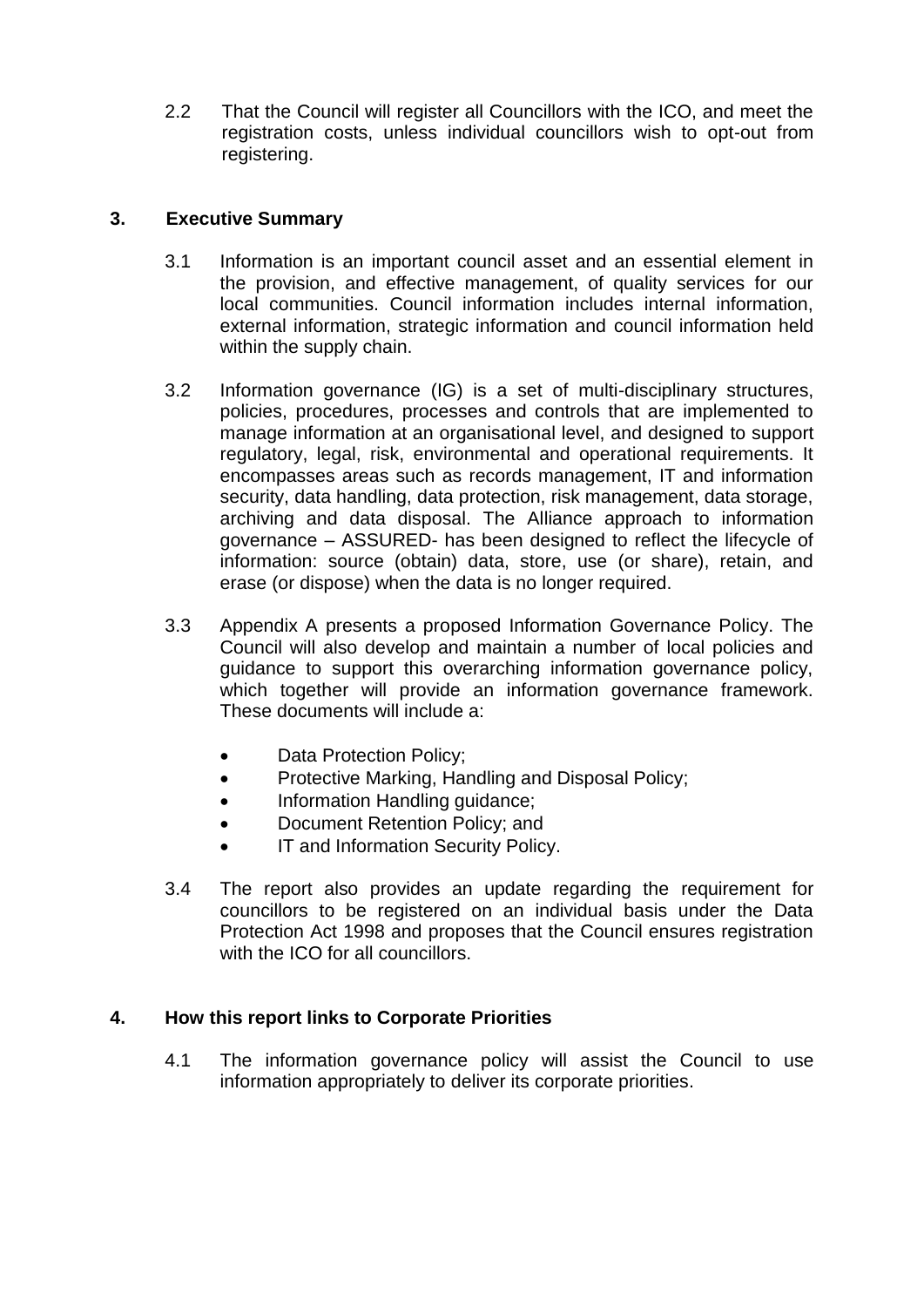# **5. Options and Analysis**

- 5.1 The Executive approves the outlined approach to Information Governance (recommended).
- 5.2 The Executive does not approve the outlined approach (not recommended).

# **6. Implications**

# 6.1 Community Safety - (Crime and Disorder Act 1998)

There are no specific implications.

# 6.2 Workforce

All Council employees will be expected to comply with the information governance framework.

#### 6.3 Equality and Diversity/Equality Impact Assessment

There are no specific implications. Individual services will, however, be required to consider the impact on individuals when processing information.

# 6.4 Financial Considerations

None – any costs will be met from within existing service budgets.

#### 6.5 Legal

There are a number of legal and other obligations placed upon the Council when processing information, including the Data Protection Act 1998; the Human Rights Act 1998, Freedom of Information Act 2000, and Environmental Information. The policy will assist the Council to meet such obligations.

# 6.6 Sustainability

Not applicable.

6.7 Internal and External Consultation

None.

# 6.8 Risk Assessment

The policy will assist the Authority to manage the risks associated with the processing and other handling of information.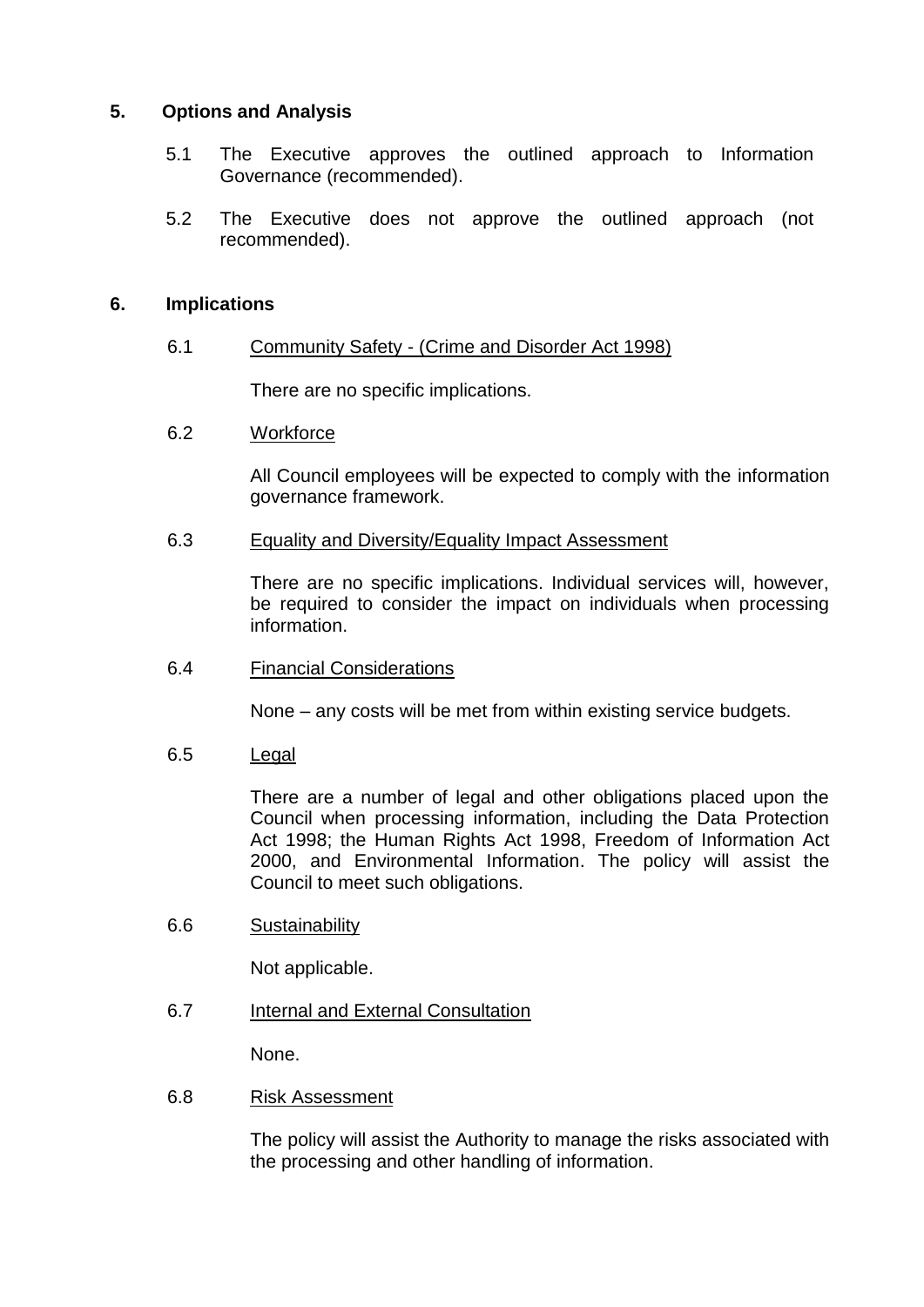# **7. Background and Detail**

- 7.1 Information is an important council asset and an essential element in the provision, and effective management, of quality services for our local communities.
- 7.2 Council information includes internal information (e.g. HR data, finance data), external information (e.g. information about residents, businesses), strategic information (strategic planning, transformation plans) and council information held within the supply chain (e.g. suppliers, cloud computing).
- 7.3 Information governance (IG) is a set of multi-disciplinary structures, policies, procedures, processes and controls that are implemented to manage information at an organisational level, and designed to support regulatory, legal, risk, environmental and operational requirements. It encompasses areas such as records management, IT and information security, data handling, data protection, risk management, data storage, archiving and data disposal.
- 7.4 The Alliance approach to information governance ASSURED- has been designed to reflect the lifecycle of information: source (obtain) data, store, use (or share), retain, and erase (or dispose) when the data is no longer required (Figure 1).



Alliance | source | store | use | retain | erase | data

- 7.5 An information governance policy has been developed to provide a framework that ensures that the Council:
	- recognise, and treat, information as a valuable asset;
	- recognise the cost involved in the creation, storage and other processing of information and the need to do so in a costeffective manner;
	- recognise the risk to the Council of information breaches in terms of financial loss, reputational harm and/or disruption to service delivery;
	- comply with relevant legislation, for example the Data Protection Act 1998 and Freedom of Information Act 2000;
	- have in place policies, procedures and guidelines to support appropriate information handling and management;
	- demonstrate organisational commitment by setting out roles and responsibilities of staff members; and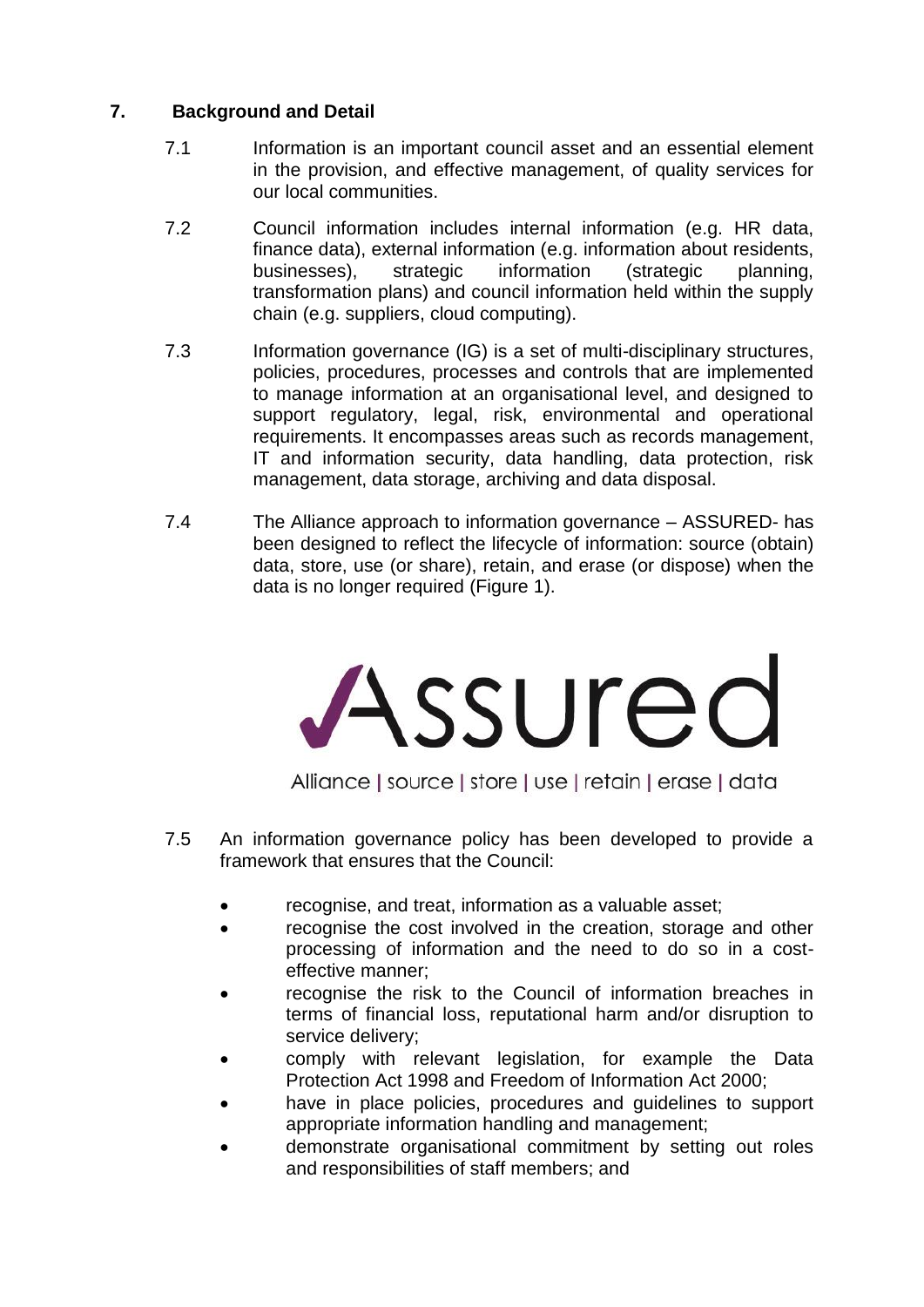- have in place appropriately trained staff members to ensure compliance with the framework.
- 7.6 The Council will also develop and maintain a number of local policies and guidance to support this overarching information governance policy, which together will provide the Alliance's information governance framework. These documents will include a:
	- Data Protection Policy;
	- Protective Marking, Handling and Disposal Policy;
	- Information Handling guidance;
	- Document Retention Policy; and
	- IT and Information Security Policy.
- 7.7 The Executive Director (People) and Monitoring Officer will act as Senior Information Risk Officer (SIRO) with overall responsibility for overseeing the Council response to information risk. The SIRO chairs a quarterly Information Governance Group attended by the owners of the Council's information assets (e.g. CCTV, Council Tax, Housing, Revenues and Benefits systems, etc) to promote good practice, highlight non-compliance, identify possible risks and take steps to mitigate against such risks. The Council will use the acronym ASSURED (above) to promote awareness and compliance of the information governance framework.

# **General Data Protection Regulation**

- 7.8 The Data Protection Act (DPA) 1998 transposed the EU Data Protection Directive 95/46/EC into UK law. The EU's data protection framework has been revised and a new General Data Protection Regulation<sup>1</sup> ("the GDPR") comes into force on 25th May 2018.
- 7.9 The GDPR will no longer have effect once the UK leaves the EU but a new Data Protection Bill is currently being considered by Parliament. The Bill transposes the GDPR into UK law and also provides detail on the derogations available under the GDPR (notably rights of children, processing of information about criminal convictions and offences, and exemptions).
- 7.10 Many of the GDPR's requirements are similar to those in the current Data Protection Act but changes include:
	- Increased territorial scope (the GDPR applies to all companies processing the personal data of data subjects residing in the EU, regardless of the company's location).
	- Increased penalties (organisations can be fined up to 4% of annual global turnover or €20 Million (whichever is greater) for a breach of requirements).
	- Strengthened conditions for consent.

 $\overline{a}$  $<sup>1</sup>$  Regulation (EU) 2016/679</sup>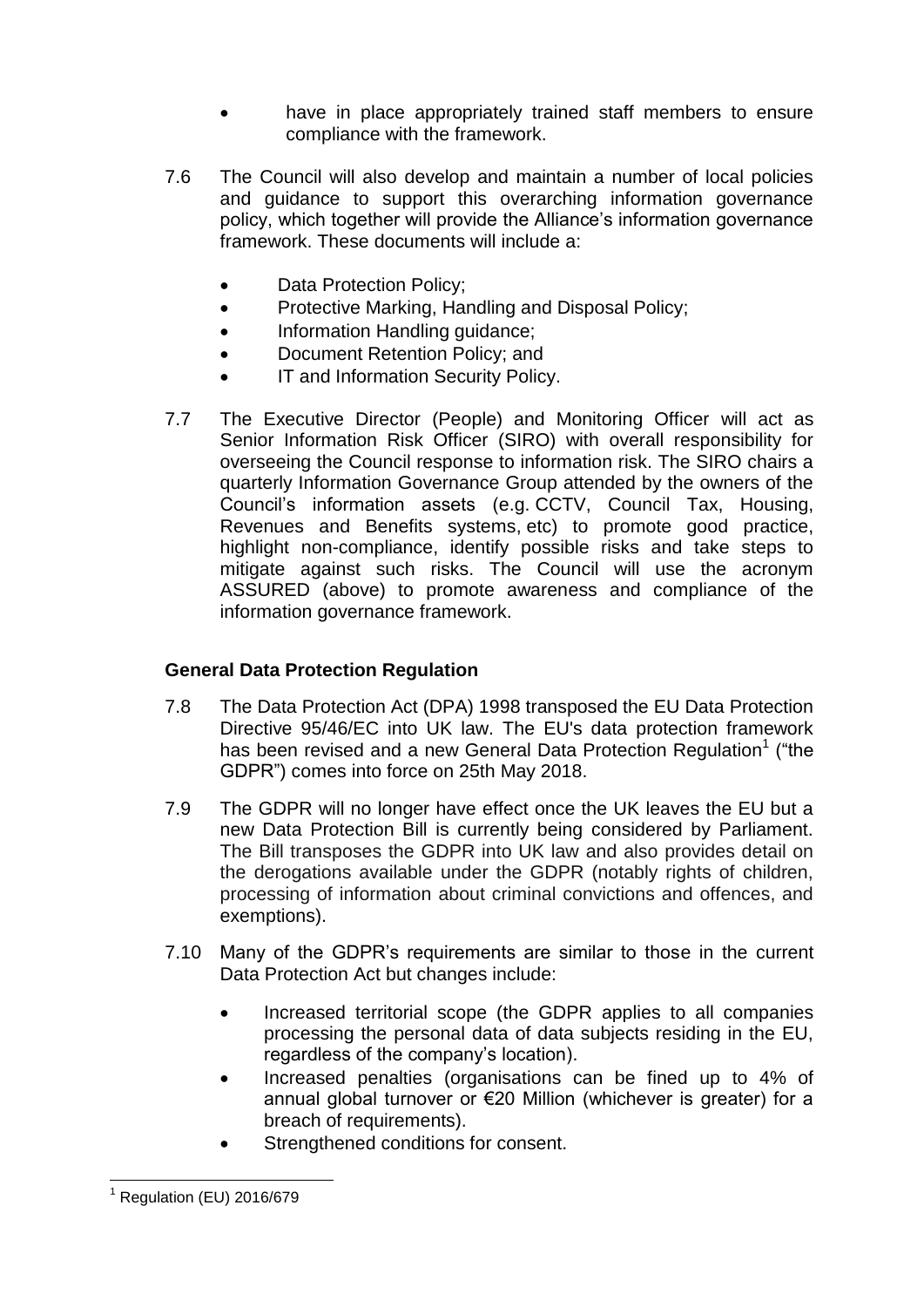- Mandatory notification of breaches where a data breach is likely to "result in a risk for the rights and freedoms of individuals". This must be done within 72 hours of first having become aware of the breach.
- The right for data subjects to obtain from the data controller confirmation as to whether or not personal data concerning them is being processed, where and for what purpose.
- The right for an individual to request the deletion or removal of personal data where there is no compelling reason for its continued processing (right to erasure or 'right to be forgotten').
- The right for a data subject to receive the personal data concerning them, which they have previously provided in a 'commonly use and machine readable format' and have the right to transmit that data to another controller (data portability).
- Privacy by design.
- Expanded role for data protection officers.
- 7.11 The Council has developed an action plan for responding to the introduction of the GDPR. This is based upon the Information Commissioner's guide on preparing for the GDPR. A copy of this action plan is provided at Appendix A and the implementation of the plan will be monitored by the internal Information Governance Group. A further report will be provided for Councillors after the GDPR has come into effect.

# **Update on Requirement for Individual Councillors to be registered under the Data Protection Act 1998**

- 7.12 The Council has obtained the opinion of the Information Commissioner's Office on registration by individual councillors. The ICO have confirmed that when a councillor is carrying out the local authority's functions, such as sitting on a council committee, then they do not need to register in their own right and will be covered by the council's data protection registration.
- 7.13 ICO guidance also advises that councillors are entitled to rely upon the registration of their political party when acting on behalf of that party, such as campaigning to be a ward councillor. If a prospective councillor is not part of any political party but campaigning to be an independent councillor for a particular ward then they need to have their own registration.
- 7.14 The ICO have, however, also stated that, "It is our opinion that elected councillors who process personal data electronically for the purpose of constituency casework will be required to have their own registration". Although it is considered by officers that such casework is carried out as part of a councillor's role as member of the local authority and thus would be covered by the council's data protection registration, we feel obliged to recommend that all Councillors follow the advice provided by the ICO and register individually. It is proposed that the Council will register and meet the registration costs for all Councillors. If any councillor does not wish to be registered, for example because they are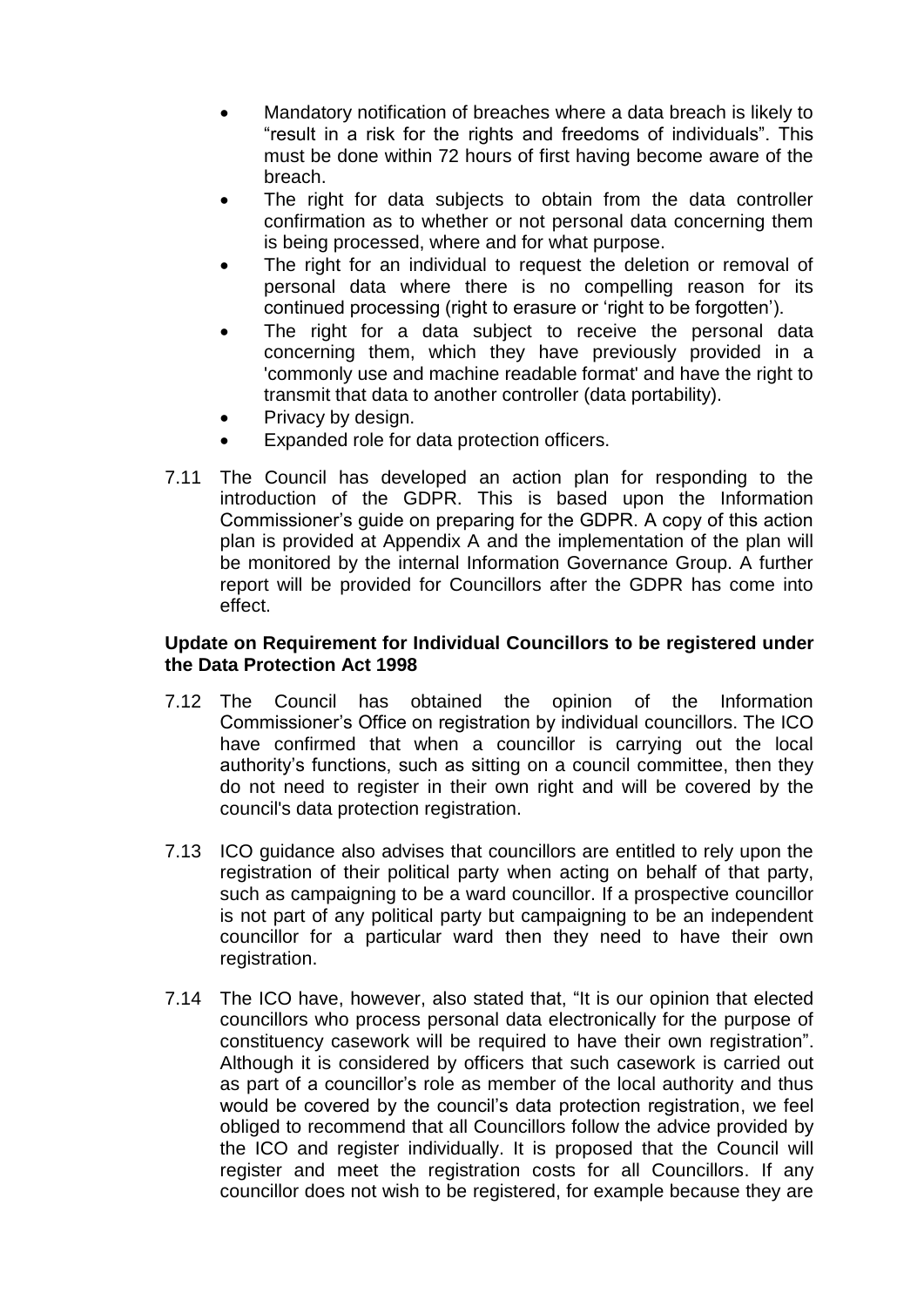already registered because of their role as a County Councillor, then they are asked to contact Member Services to opt-out.

7.15 The requirement to notify the ICO in the same way will not continue under the GDPR. However, a provision in the Digital Economy Act means that it will remain a legal requirement for data controllers to pay the ICO a data protection fee. A three tier system is proposed that differentiates between small and big organisations and how much personal data an organisation is processing. It is likely that the Council will be required to pay an annual fee of either £55 or £80 per year. The lower figure would also presumably apply to registration by individual councillors. The final fees are yet to be approved by Parliament and the new approach in due to commence on 1 April 2018.

#### Mark Trillo **Executive Director (People) and Monitoring Officer**

#### **Background Papers**

Preparing for the General Data Protection Regulation (GDPR): 12 steps to take now.

**Location**

[https://ico.org.uk/media/](https://ico.org.uk/media/1624219/preparing-for-the-gdpr-12-steps.pdf) [1624219/preparing-for](https://ico.org.uk/media/1624219/preparing-for-the-gdpr-12-steps.pdf)[the-gdpr-12-steps.pdf](https://ico.org.uk/media/1624219/preparing-for-the-gdpr-12-steps.pdf)

**Contact details**

David Smith x 4165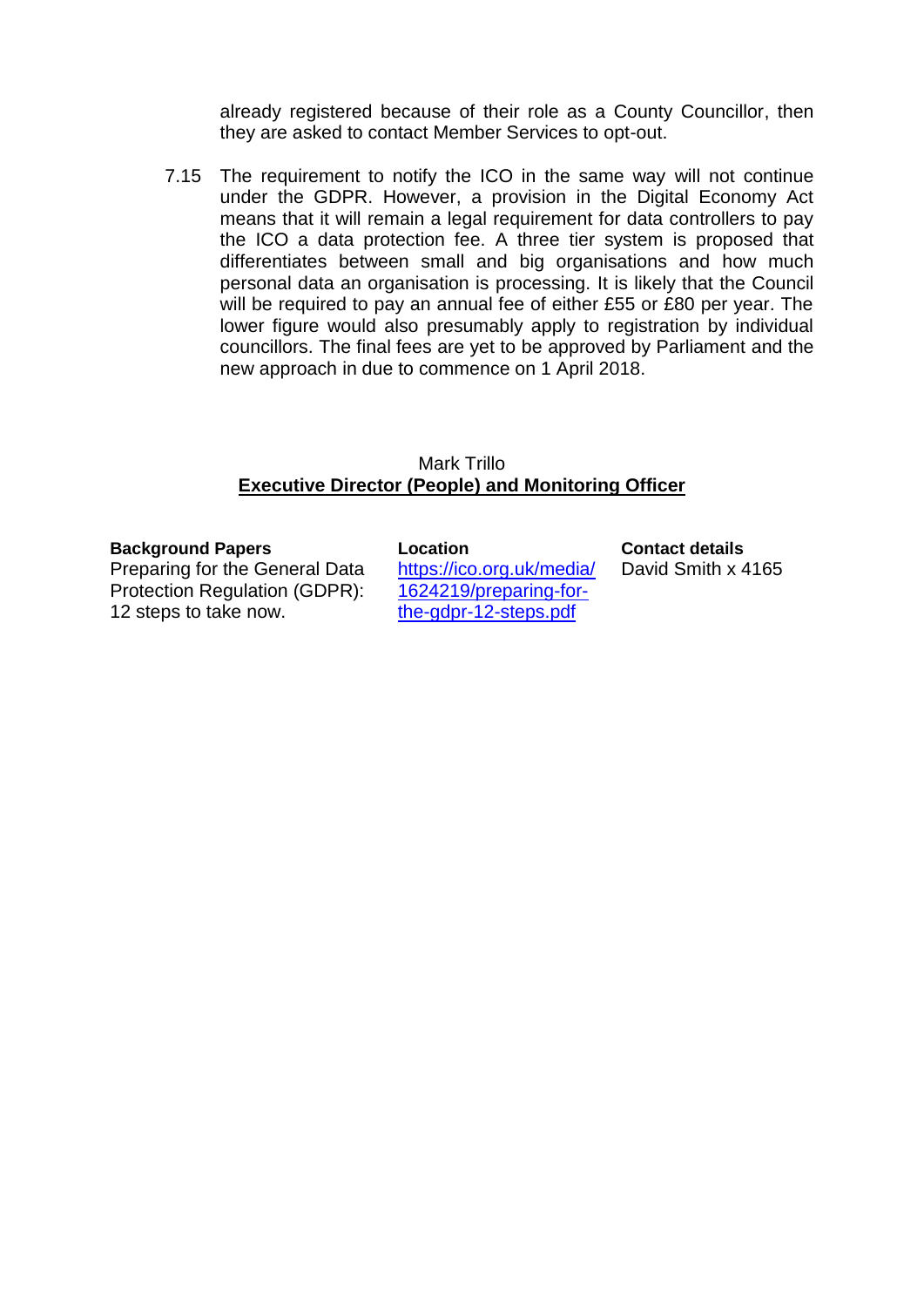# **Appendix A: GDPR Action Plan**

| <b>Steps</b>                         | <b>ICO Guidance</b>                                                                                                                                                                                              | <b>Key changes</b>                                                                                                                                                                                                | Implications for the<br>Council                                                                                                                                                                      | <b>Actions</b>                                                                                                                                                             |
|--------------------------------------|------------------------------------------------------------------------------------------------------------------------------------------------------------------------------------------------------------------|-------------------------------------------------------------------------------------------------------------------------------------------------------------------------------------------------------------------|------------------------------------------------------------------------------------------------------------------------------------------------------------------------------------------------------|----------------------------------------------------------------------------------------------------------------------------------------------------------------------------|
| Awareness                            | You should make sure that decision<br>makers and key people in your<br>organisation are aware that the law is<br>changing to the GDPR. They need to<br>appreciate the impact this is likely to<br>have.          | Not applicable.                                                                                                                                                                                                   | Requires awareness raising<br>amongst staff and elected<br>members.<br>This should include awareness<br>of changes and training on<br>implementing.                                                  | Produce report for Councillors.<br>Article in Keeping You<br>Informed.<br>Training.                                                                                        |
| Council information                  | You should document what personal<br>data you hold, where it came from<br>and who you share it with. You may<br>need to organise an information<br>audit.                                                        | The GDPR requires the<br>Council to maintain records<br>of its processing activities.                                                                                                                             | The Councils do not currently<br>have a central register of the<br>personal information that they<br>hold.                                                                                           | Complete information audits.<br>Records need to be<br>maintained and updated.                                                                                              |
| Communicating<br>privacy information | You should review your current<br>privacy notices <sup>2</sup> and put a plan in<br>place for making any necessary<br>changes in time for GDPR<br>implementation.                                                | The GDR requires some<br>additional information to be<br>included in privacy notices                                                                                                                              | Councils need to review their<br>current use of privacy notices                                                                                                                                      | Review current privacy notices<br>and update as necessary.<br>Council privacy notice on<br>website has been updated.                                                       |
| Individuals' rights                  | You should check your procedures to<br>ensure they cover all the rights<br>individuals have, including how you<br>would delete personal data or provide<br>data electronically and in a commonly<br>used format. | On the whole, the rights<br>individuals will enjoy under<br>the GDPR are the same as<br>those under the DPA but<br>with some significant<br>enhancements. The right to<br>data portability is new                 | Council systems need to be<br>able to both delete personal<br>information and export in<br>usable electronic format.                                                                                 | Service areas need to<br>consider how they would<br>delete personal data if<br>required to and also how they<br>would provide data in an<br>electronic format.             |
| Subject access<br>requests           | You should update your procedures<br>and plan how you will handle<br>requests within the new timescales<br>and provide any additional<br>information                                                             | • In most cases, the Council<br>will not be able to charge<br>for complying with a<br>request The timescale for<br>responding to requests is<br>reduced from 40 days to a<br>month<br>• The Council can refuse or | The Councils need to update<br>their procedures for<br>responding to Subject Access<br>Requests and, in particular,<br>streamline processes to allow<br>compliance within the reduced<br>timescales. | Introduce Infreemation to<br>manage Subject Access<br>Requests. System has been<br>commissioned and is currently<br>being tested.<br>Update procedure.<br>Train employees. |

 2 The Council is required to give people certain information, such as how it intends to use their information, when collecting personal data. This is usually done through a privacy notice.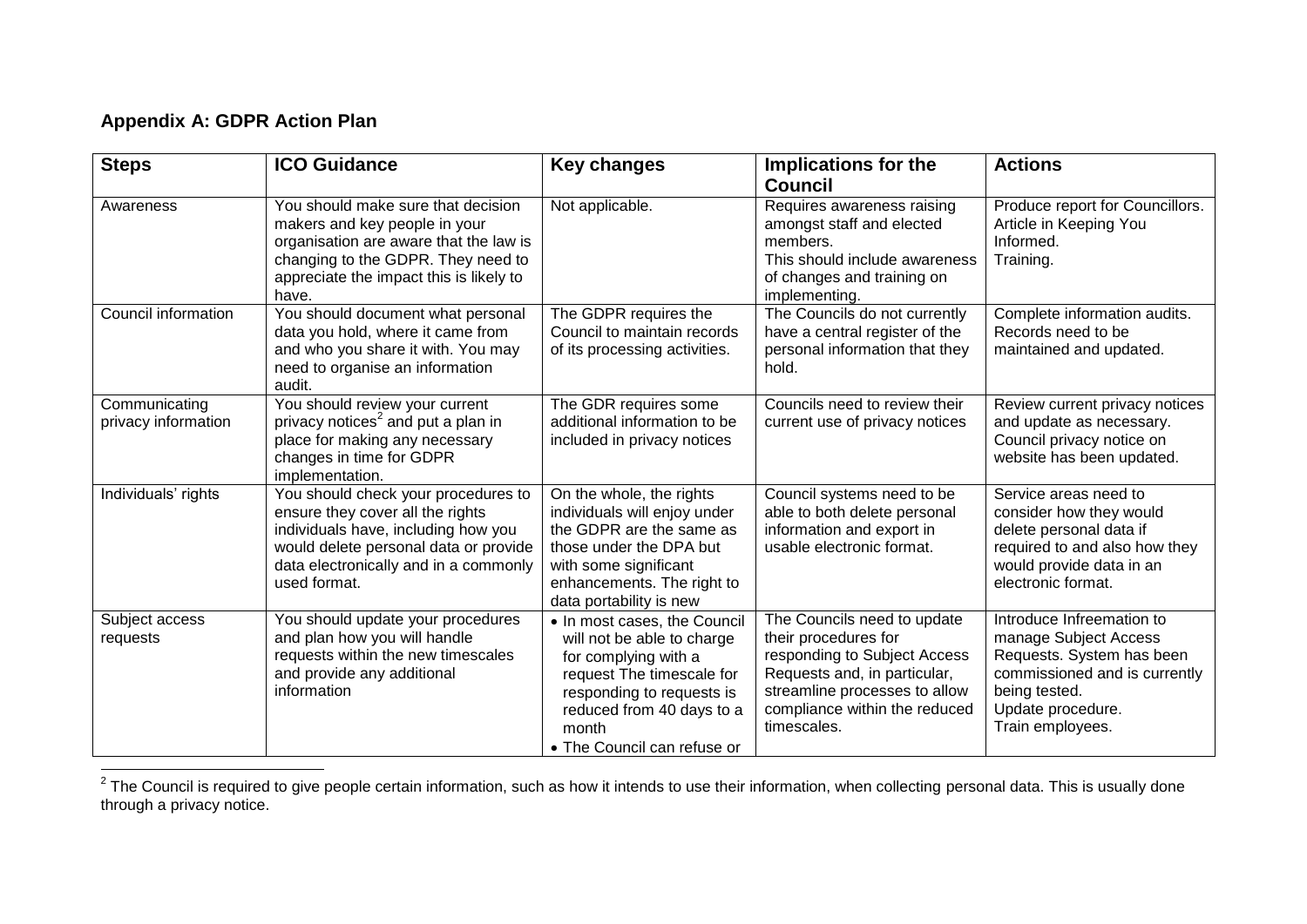|                                                 |                                                                                                                                                                                                     | charge for requests that<br>are manifestly unfounded<br>or excessive.<br>• If applications are refused<br>then individuals must be<br>informed that they have<br>the right to complain to the<br>ICO and to a judicial<br>remedy.                                                       |                                                                                                                                                                                                     |                                                                                                                                                                                                                                                   |
|-------------------------------------------------|-----------------------------------------------------------------------------------------------------------------------------------------------------------------------------------------------------|-----------------------------------------------------------------------------------------------------------------------------------------------------------------------------------------------------------------------------------------------------------------------------------------|-----------------------------------------------------------------------------------------------------------------------------------------------------------------------------------------------------|---------------------------------------------------------------------------------------------------------------------------------------------------------------------------------------------------------------------------------------------------|
| Lawful basis for<br>processing personal<br>data | You should identify the lawful basis<br>for your processing activity in the<br>GDPR, document it and update your<br>privacy notice to explain it.                                                   | Under the current law this<br>does not have many<br>practical implications.<br>However, this will be<br>different under the GDPR<br>because some individuals'<br>rights will be modified<br>depending on your lawful<br>basis for processing their<br>personal data.                    | The Councils do not currently<br>review the basis on which<br>personal data is being<br>processed.<br>This increases the possibility<br>of unlawful processing of data.                             | Individual services need to<br>carry out a review of the<br>personal data that they<br>process and then either<br>document the lawful basis for<br>processing such data or stop<br>processing.<br>This links to the review of<br>privacy notices. |
| Consent                                         | You should review how you seek,<br>record and manage consent and<br>whether you need to make any<br>changes. Refresh existing consents<br>now if they don't meet the GDPR<br>standard.              | The GDPR is clearer that an<br>indication of consent must<br>be unambiguous and<br>involve a clear affirmative<br>action. You will need clear<br>and more granular opt-in<br>methods, good records of<br>consent, and simple easy-<br>to-access ways for people to<br>withdraw consent. | The Councils need to be clear<br>that consent is being clearly<br>obtained, and recorded, where<br>required.                                                                                        | All services need to review<br>their forms and ensure that<br>consent is being clearly<br>obtained where necessary.                                                                                                                               |
| Children                                        | You should start thinking now about<br>whether you need to put systems in<br>place to verify individuals' ages and<br>to obtain parental or guardian<br>consent for any data processing<br>activity | The GDPR sets the age<br>when a child can give their<br>own consent to this<br>processing at 16 (although<br>this may be lowered to a<br>minimum of 13 in the UK). If<br>a child is younger then you<br>will need to get consent<br>from a person holding<br>'parental responsibility'. | The Council does not<br>generally offer online services<br>to children and collect their<br>personal data.<br>Some events involving schools<br>and/or young people are<br>organised by the Council. | Consent forms need to be<br>reviewed and potentially<br>revised for any activity<br>involving the collection of<br>young people's data.                                                                                                           |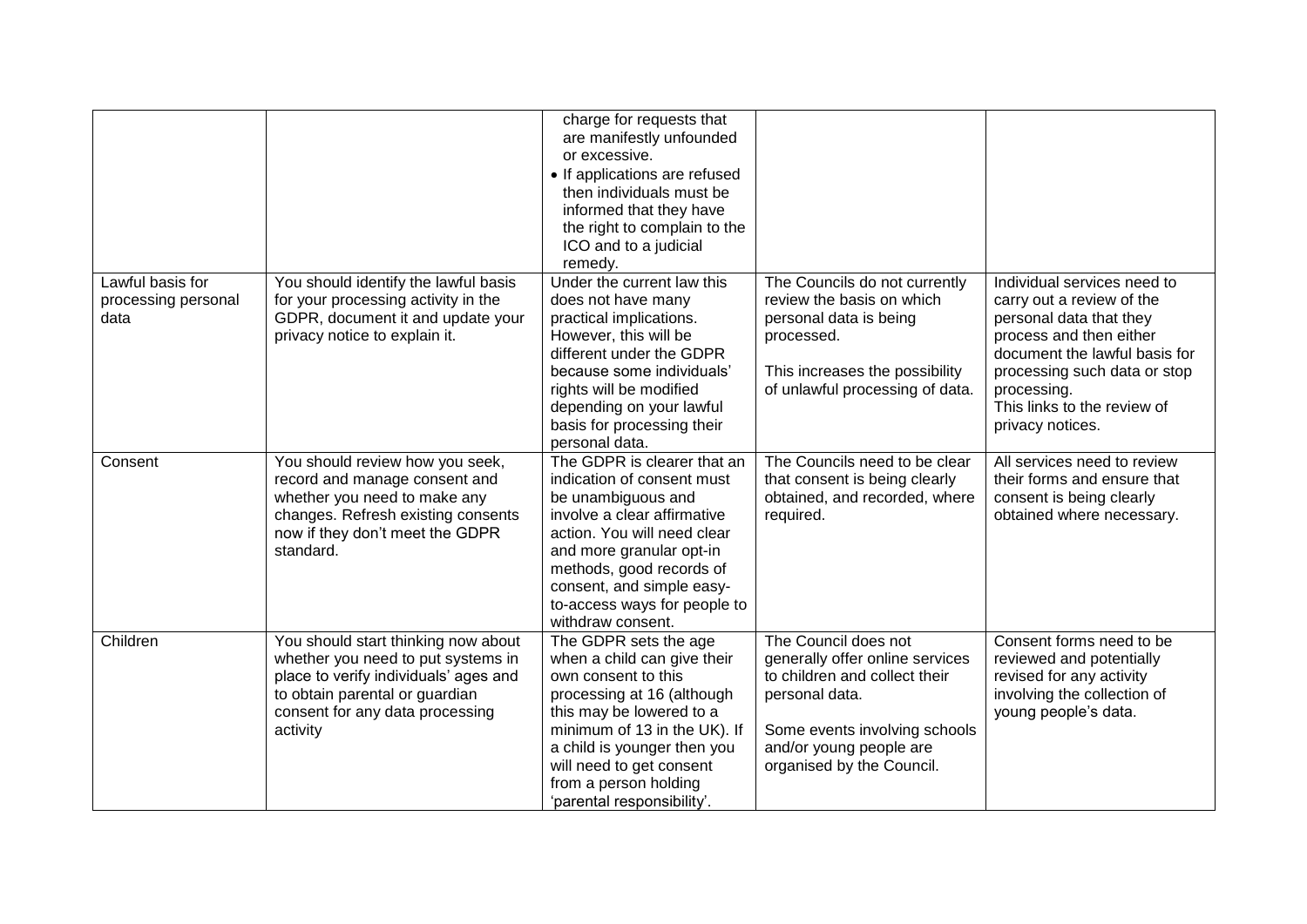| Data breaches                                                             | You should make sure you have the<br>right procedures in place to detect,<br>report and investigate a personal<br>data breach.                                                                                                                                                                              | The GDPR introduces a<br>duty on all organisations to<br>report certain types of data<br>breach to the ICO, and in<br>some cases, to individuals.                                                                                                                            | System already in place.                                                                                                                         | Promote current system.<br>Monitor breaches at quarterly<br><b>Information Governance</b><br>meetings.                                                                                                                                                                        |
|---------------------------------------------------------------------------|-------------------------------------------------------------------------------------------------------------------------------------------------------------------------------------------------------------------------------------------------------------------------------------------------------------|------------------------------------------------------------------------------------------------------------------------------------------------------------------------------------------------------------------------------------------------------------------------------|--------------------------------------------------------------------------------------------------------------------------------------------------|-------------------------------------------------------------------------------------------------------------------------------------------------------------------------------------------------------------------------------------------------------------------------------|
| Data Protection by<br>Design and Data<br>Protection Impact<br>Assessments | You should familiarise yourself now<br>with the ICO's code of practice on<br>Privacy Impact Assessments as well<br>as the latest guidance from the<br>Article 29 Working Party, and work<br>out how and when to implement them<br>in your organisation.                                                     | The GDPR makes privacy<br>by design an express legal<br>requirement, under the term<br>'data protection by design<br>and by default'. It also<br>makes PIAs - referred to as<br>'Data Protection Impact<br>Assessments' or DPIAs -<br>mandatory in certain<br>circumstances. | The Councils have already<br>developed an approach to<br>Privacy Impact Assessments,<br>which is compliant with the<br><b>GDPR</b> requirements. | None                                                                                                                                                                                                                                                                          |
| Data Protection<br><b>Officers</b>                                        | You should designate someone to<br>take responsibility for data protection<br>compliance and assess where this<br>role will sit within your organisation's<br>structure and governance<br>arrangements. You should consider<br>whether you are required to formally<br>designate a Data Protection Officer. | Public authorities are<br>required to designate a Data<br>Protection Officer.<br>Guidelines on DPOs have<br>been produced by the<br>Article 29 Data Protection<br>Working Party.                                                                                             | Council must confirm<br>designated Data Protection<br>Officer.                                                                                   | The GDPR does not restrict<br>DPOs from holding other posts<br>but expressly requires that<br>controllers and processor<br>ensure that such other tasks<br>do not give rise to a conflict of<br>interest for the DPO.<br>The Councils must consider<br>conflicts of interest. |
| International                                                             | If your organisation operates in more<br>than one EU member state (ie you<br>carry out cross-border processing),<br>you should determine your lead data<br>protection supervisory authority.<br>Article 29 Working Party guidelines<br>will help you do this.                                               | Not applicable to the<br>Council.                                                                                                                                                                                                                                            | Key Council areas are<br>elections (overseas voters)<br>and Regulatory Services<br>(export licences).                                            | Systems already in place for<br>elections.<br>Review process for export<br>licences.                                                                                                                                                                                          |
| Contracts                                                                 | Not applicable                                                                                                                                                                                                                                                                                              | Article 28 of the GDPR adds<br>a requirement upon<br>controllers (the organisation<br>who determines the<br>purposes and manner in<br>which personal data is<br>processed) to ensure that                                                                                    | All new contracts must include<br>certain information prescribed<br>by Article 28.                                                               | Standard procurement terms<br>and contract management<br>arrangements need to be<br>updated.                                                                                                                                                                                  |